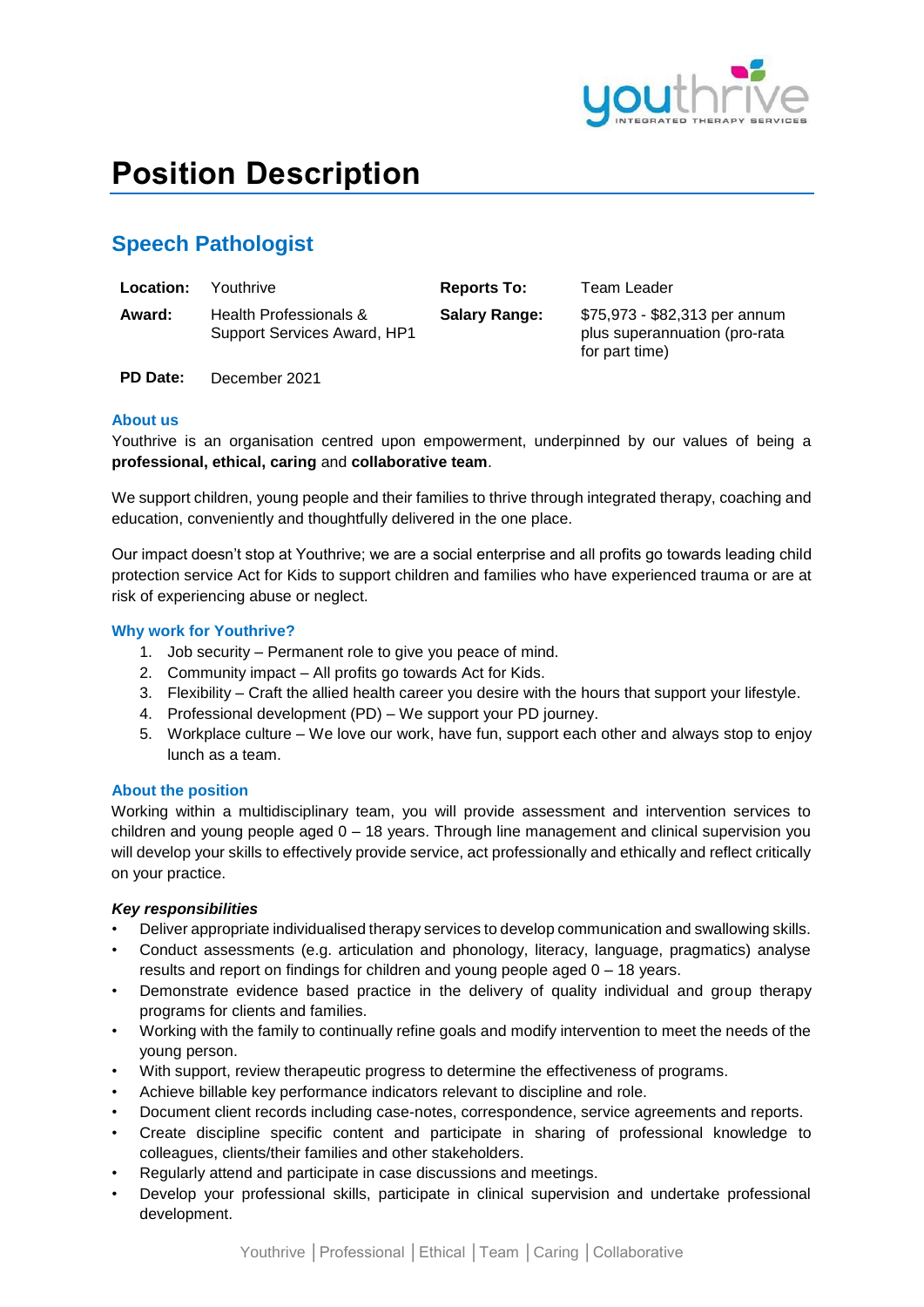

- Participate in Youthrive Performance Development processes through monthly and annual meetings with the Team Leader.
- Working within a multidisciplinary team, collaborate and build effective relationships with internal and external stakeholders to ensure best outcomes for clients.
- Comply with all Youthrive policies and procedures.
- Maintain confidentiality and privacy in all matters relating to team members, clients and procedures.
- Fulfil other tasks that your Team Leader may reasonably ask you to perform.
- Act as a client focused, values based team member and work collaboratively with other team members to achieve strong results across all activities at Youthrive.
- Ensure behaviour during all work interactions is aligned to our values of being *professional*, *ethical*, *team* oriented, *caring* and *collaborative*.

### **About you**

# *Qualifications*

• Tertiary qualification in Speech Pathology and hold Certified Practising Speech Pathology Status.

### *Skills and experience*

- At least two years' experience working with children and young people with complex needs including autism spectrum disorder, developmental delays and disability.
- Proven knowledge and experience of a range of evidence based interventions for children and young people.
- Knowledge and experience conducting formal and informal speech pathology assessments.
- Well-developed communication, problem-solving and interpersonal skills.  $\Box$  Ability to work both independently and as part of a multidisciplinary team.
- Exceptional organisation and time management skills.
- Ability to use electronic client management tools and experience using Microsoft Office programs.

### *Other requirements*

- Eligibility for a positive Queensland Working with Children Check (Blue Card) or exemption based on professional qualifications and registration.
- National Police Check.
- Queensland NDIS Worker Screening Clearance.
- Eligibility as a Medicare provider.
- Current driver's licence (open).
- Applicants must be eligible to legally work in Australia and proof of eligibility may be requested.
- Fully COVID-19 vaccinated or have an approved medical exemption in line with state public health direction requirements.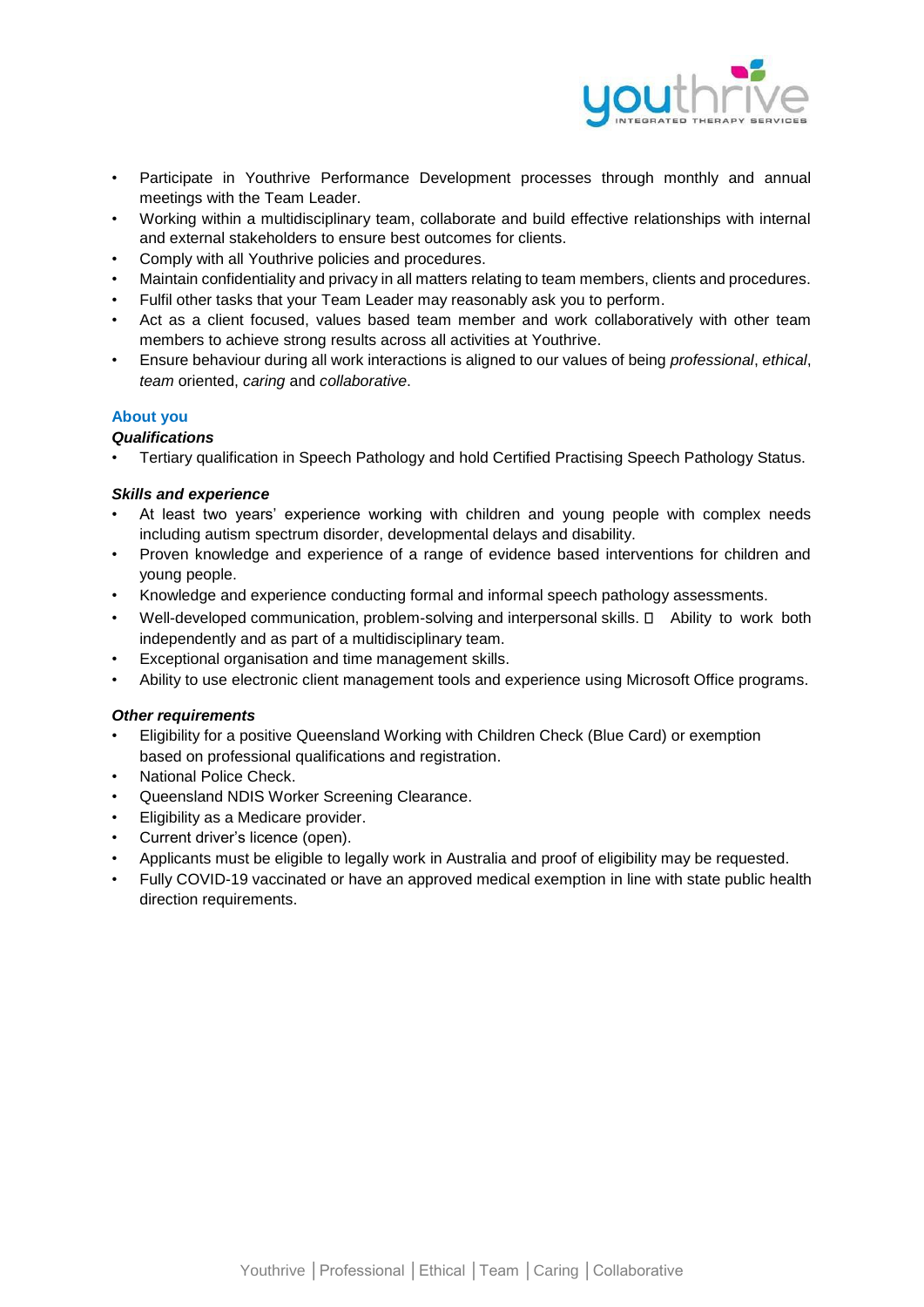

# **Position Description**

# **Speech Pathologist**

**PD Date:** December 2021

| <b>Location:</b> | Youthrive                                             | <b>Reports To:</b>   | Team Leader                                                                      |
|------------------|-------------------------------------------------------|----------------------|----------------------------------------------------------------------------------|
| Award:           | Health Professionals & Support<br>Services Award, HP2 | <b>Salary Range:</b> | \$85,651 - \$93,725 per annum<br>plus superannuation (pro-rata for<br>part time) |

**About us**

At Youthrive, we are passionate about helping children and young people thrive! Our unique and integrated therapy model means our speech pathologists, occupational therapists and psychologists work together to provide children and young people with a cohesive, wrap-around service. Our clinicians assess each client's individual needs and develop a support plan to help them achieve their goals.

As a social enterprise aligned to Act for Kids, our services at Youthrive generate income to fund the delivery of free therapeutic and support programs to prevent and treat child abuse and neglect in Australia.

### **About our values**

At Youthrive our exceptional organisational culture is aligned to our values. You will be part of a *team* that is *professional*, *ethical, caring* and *collaborative* and we expect you to demonstrate these behaviours throughout your career with us.

### **About the position**

Working independently and within a multidisciplinary team, this position will enhance the communication skills of children and young people, through evidence based speech pathology services.

### *Key responsibilities*

- Deliver appropriate individualised therapy services to develop communication and swallowing skills.
- Conduct assessments (e.g. articulation and phonology, literacy, language, pragmatics) analyse results and report on findings for children and young people aged 0 – 18 years.
- Demonstrate evidence based practice in the delivery of quality individual and group therapy programs for clients and families.
- Working with the young person and their family continually refine goals and modify intervention to meet the needs of the individual.
- Review therapeutic progress to determine the effectiveness of the intervention and measure outcomes.
- Achieve billable key performance indicators relevant to discipline and role.
- Document client records including case-notes, correspondence, service agreements and reports.
- Develop discipline specific content and contribute to sharing of professional knowledge to colleagues, clients/their families and other stakeholders.
- Demonstrate commitment to continuing to develop your professional skills through clinical supervision, professional development and participating in relevant community and professional networks.
- Regularly attend and participate in case discussions and meetings.
- Assist with the evaluation and analysis of guidelines, policies and procedures applicable to speech pathology to improve the overall quality services provided by Youthrive.